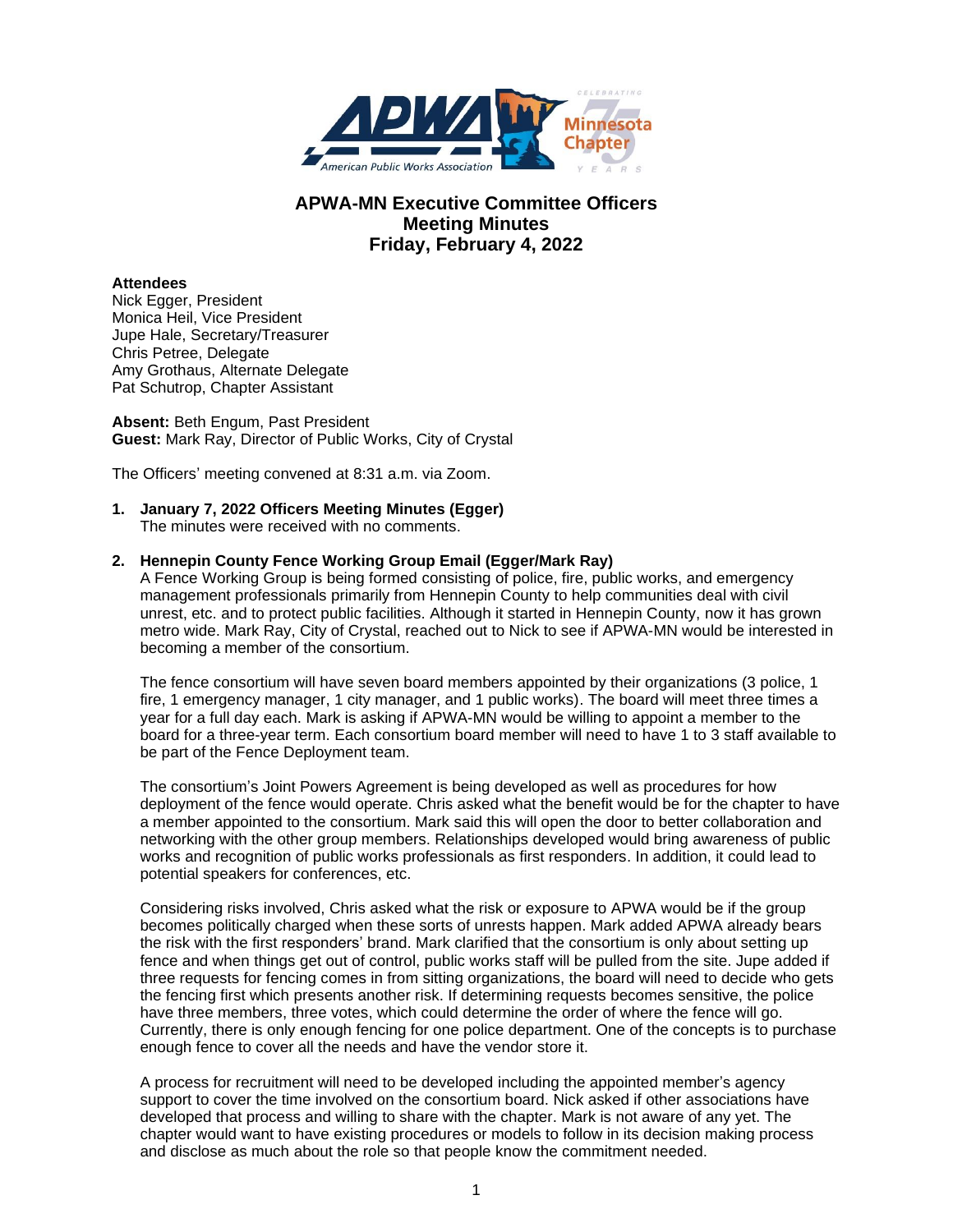Conceptually, the chapter would own its selection and nothing else would be required of the chapter until the term ends and another selection is due. Chris added the chapter would want the individual to align with the chapter's values and goals and would want the person's motivation to be in alignment with our membership. Jupe agrees that person should be an APWA member because they will represent APWA and their votes on the board represent APWA. That person would also be required to report back to the chapter.

Chris agrees it aligns with APWA goals, and asks again if there is an adverse risk to the chapter with having a member sit on the board and as the board grows and becomes aware of APWA. He would be supportive of doing what Mark is asking with the exception the chapter appointee would need to be an active member, and that member would need to have approval from their agency.

Monica asked about solicitation of the other board members and the timeline. Mark said there is no consortium organized yet so it would be at least three to four months out before agencies will adopt the JPA to form the consortium and ready to appoint members to the board. Mark is looking to reach out to all the 7-county area. Forty agencies have provided maps of where fencing would be placed. The LMC is aware of the consortium and its purpose and Mark is talking with the League's insurance staff. The LMC's risk group has also been involved in reviewing the JPA as well.

Nick asked about the Metro Cities group. Chris said they office in the LMC building and are independently funded. Mark will talk to the LMC about the Metro Cities and see if they should be involved in promoting the consortium through its members.

**ACTION:** The officers' sentiment is to move forward and will get models of previous appointments, as well as ask Mark to continue to update the chapter on the progression and also the expectations of the chapter member on the board.

**ACTION:** Mark will forward the language for the JPA for the board members to Pat.

## **3. Financial Report (Hale)**

a. Financial Statements

Financial Report for January 31, 2022

| For months ending January 31, 2022             |                 |                 |
|------------------------------------------------|-----------------|-----------------|
| <b>Opening Balance Equity (as of 7/1/2021)</b> |                 | \$235,322.27    |
|                                                |                 |                 |
| Merrill Lynch                                  |                 | \$138,992.96    |
| US Bank                                        |                 | \$127,051.72    |
| <b>Total Current Assets</b>                    |                 | \$266,044.68    |
|                                                |                 |                 |
| <b>Net Monthly Income</b>                      |                 | \$30,722.41     |
|                                                | <b>Deposits</b> | <b>Expenses</b> |
| Deposit & Expense Report (as of Feb. 4, 2022)  | \$10,751.29     | \$16,692.57     |

Pat noted the Zoom account was increased to 500 participants in the amount of \$50 to accommodate the Thursday morning online Infrastructure Talks in February to March 3rd.

b. Deposit and Expense Reports The officers had no comments on the Deposit and Expense Report as of February 4, 2022.

## **4. Council of Chapters Meeting Update (Petree)**

- The Council of Chapters in-person meeting was canceled. Chris is on the Public Works Awareness Task Force and there is a virtual Task Force meeting scheduled for Thursday, February 17. Amy will have an opportunity to engage on a Task Force once the Council of Chapters meet in person again in the future.
- A virtual State of APWA meeting is scheduled for Friday, February 18, from 1 to 3:30 p.m. None of the officers have received information. Chris sent an email to Jill Wilbeck to get more information about who can attend, etc. Amy mentioned the email included a punch list of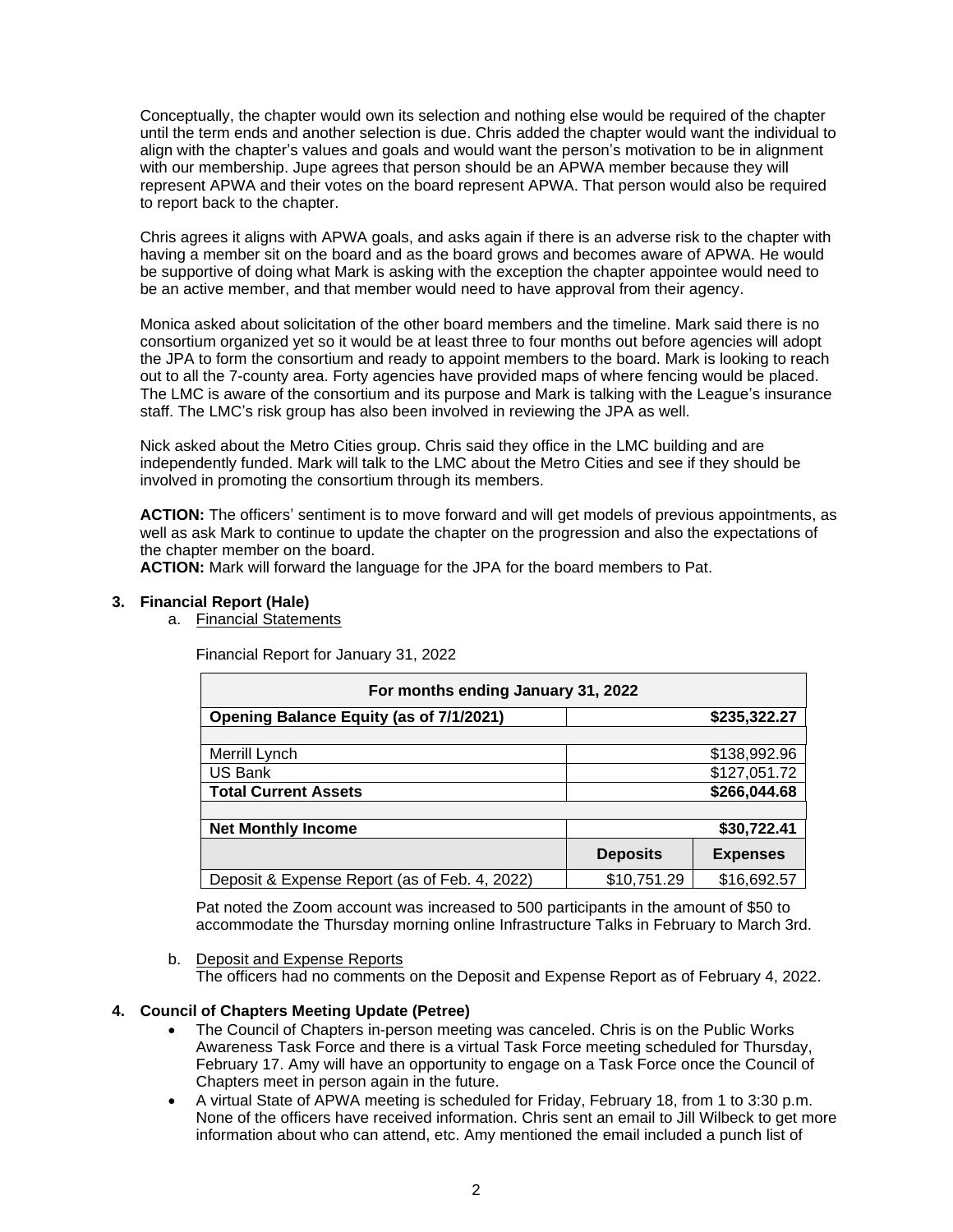discussion points for chapters to react to and to let Chris or her know of any questions to bring up at the Council of Chapters meetings.

- **ACTION:** Chris will forward the information to the officers.
- The Council of Chapters' 2022 Winter Activities report was prepared and sent to Region VI Director Joe Johnson for his information. The report will be shared with the Executive Committee at the next meeting.

## **5. 2022 Spring Conference (Heil/Egger)**

Nick has been working with APWA in reviewing the contract with Grand View Lodge. APWA wanted some edits to the contract that Grand View was not willing to accept. APWA left the final decision up to the chapter. Nick has the final contract and will present it to the Executive Committee for approval at the February 9<sup>th</sup> meeting.

The Conference Planning Committee had its first meeting for the Spring Conference last week and are starting to look at speakers, presentation topics, and looking at service project ideas for Thursday afternoon. The committee meets again on Monday, February 7. Monica added Mary Detloff has been great to work with as she plans her first spring conference.

## **6. 2026 PWX (Engum)**

Minnesota has submitted the application of interest to host the PWX in 2026. APWA is now working on scheduling the facility tours with all of the interested chapters.

## **7. Education & Training (E&T) Committee's Training One-Pager (Heil)**

In the past, the E&T training matrix was included in the conference brochures as an advertisement of the chapter's E&T program. The E&T has now refreshed its four-page packet. Tim Plath, E&T Chair, would like to bring this to the Executive Committee February  $9<sup>th</sup>$  meeting. Chris added this is something he shares with the Outstate Development Committee to share with their contacts. The officers were impressed with the packet and agreed with the E&T to start using it.

## **8. Building Jobs Coalition (Egger)**

Tom Eggum passed this along to Nick to see if APWA was interested in becoming a partner of the Building Jobs Coalition. It does seem to fit the goal of extending partnerships and what the MN2050 and Raise Our Grade MN are pushing for. The officers had not heard of the organization before. Monica said the website lists its partners and policies. The coalition is managed under the AGC, or at least it is the coalition's main advocate.

Jupe asked about cost and time support as part of the consideration process. Monica suggested talking to them about how they would support APWA such as becoming a sponsor at the conferences if the chapter became one of its partners.

**ACTION:** Nick will reach out to some of the leadership group of the AGC to see what can be learned in order to move forward.

## **9. Review Task List (Egger)\***

- a. February
	- 1) Public Works Week Proclamation: contact Governor's office to request (Nick/Pat) *Note: Chapter Assistant will forward form, proclamation, and letter to President to forward to Governor's administrative contact and copy April Crockett, MnDOT, on email.*

**ACTION:** Pat will visit the governor's website to see if the proclamation form request is posted. The governor's staff will not review the request until within 20 business days of the event.

- 2) Review sponsor levels for 2022 sponsor campaign (Officers/Membership Committee) *Note: The Membership Committee is looking at modifying the 2022 sponsor campaign materials such as the benefits and cost. The committee will be presenting a draft for consideration by the Executive Committee at the February 9th meeting, with approval at the March 9 meeting.*
- 3) Chapter Dinner location search (Monica) Monica has settled on the restaurant called The Haymaker that can handle 80 people. It is within walking distance of the conference center. The chapter would have the entire restaurant including an upper level with a menu of heavy appetizers. A proposal was received. The restaurant offered two options to consider: (1) have a